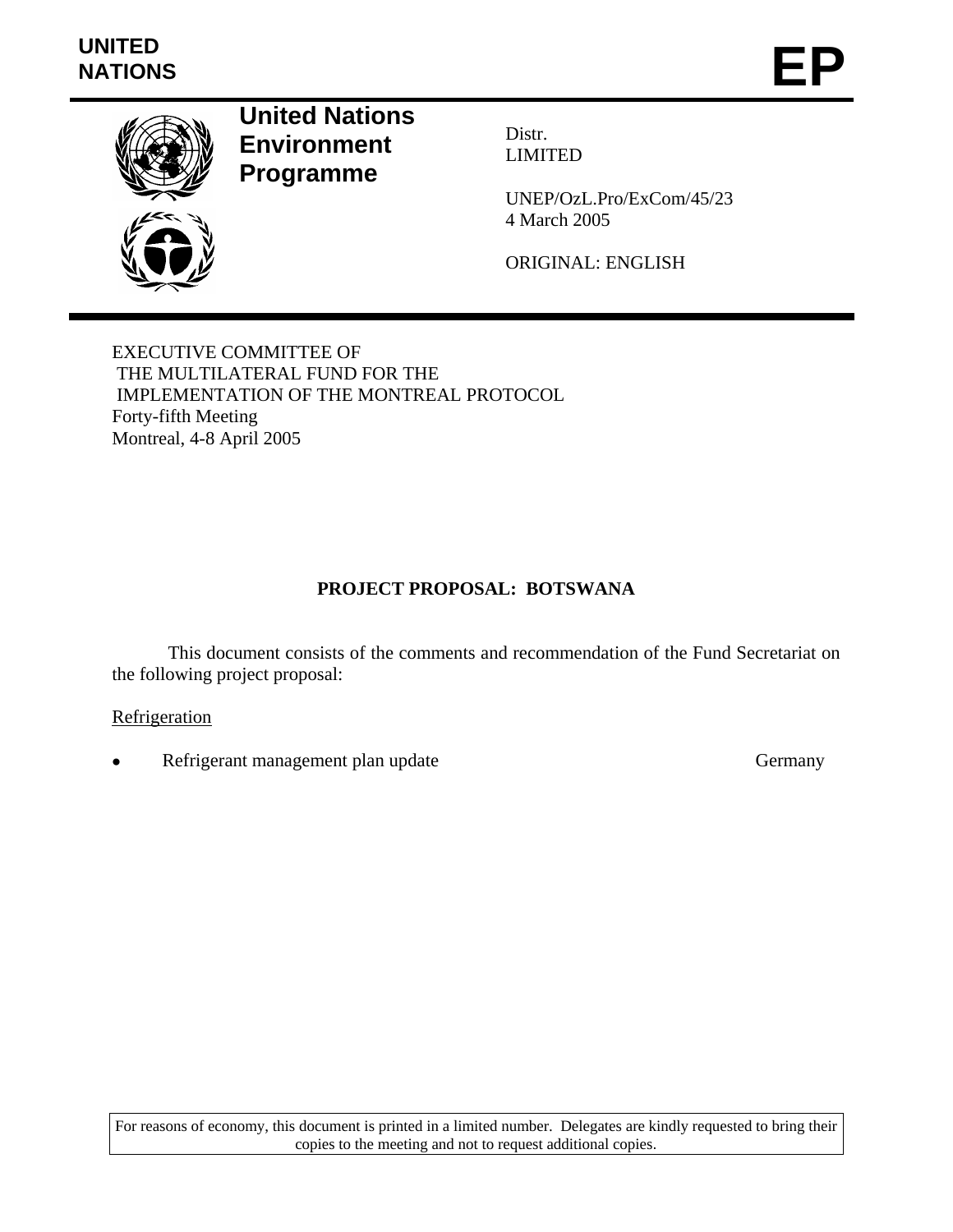# **PROJECT EVALUATION SHEET – NON-MULTI-YEAR PROJECT BOTSWANA**

| <b>PROJECT TITLES</b>                                                                                                                          |     |                     | <b>BILATERAL/IMPLEMENTING AGENCY</b> |                     |  |                                                         |  |
|------------------------------------------------------------------------------------------------------------------------------------------------|-----|---------------------|--------------------------------------|---------------------|--|---------------------------------------------------------|--|
| (a)<br>Refrigerant management plan update                                                                                                      |     |                     |                                      |                     |  | Germany                                                 |  |
|                                                                                                                                                |     |                     |                                      |                     |  |                                                         |  |
| NATIONAL CO-ORDINATING AGENCY                                                                                                                  |     |                     |                                      |                     |  | National Ozone Office, Botswana Meteorological Services |  |
| <b>LATEST REPORTED CONSUMPTION DATA FOR ODS ADDRESSED IN PROJECT</b><br><b>ARTICLE-7 DATA (ODP tonnes, 2004, as of February 2005)</b><br>$A$ : |     |                     |                                      |                     |  |                                                         |  |
| 5.1<br>Annex A, Group I CFCs                                                                                                                   |     |                     |                                      |                     |  |                                                         |  |
| <b>COUNTRY PROGRAMME SECTORAL DATA (ODP tonnes, 2003, as of October 2004)</b><br>$\bf{B}$ :                                                    |     |                     |                                      |                     |  |                                                         |  |
| <b>ODS</b> Name<br>Sub-sector/quantity                                                                                                         |     | Sub-sector/quantity |                                      | Sub-sector/quantity |  | Sub-sector/quantity                                     |  |
| Refrigeration servicing 5.1<br><b>CFCs</b>                                                                                                     |     |                     |                                      |                     |  |                                                         |  |
|                                                                                                                                                |     |                     |                                      |                     |  |                                                         |  |
| CFC consumption remaining eligible for funding (ODP tonnes)                                                                                    |     |                     |                                      |                     |  | 11.30                                                   |  |
|                                                                                                                                                |     |                     |                                      |                     |  |                                                         |  |
| <b>Current Year Draft Business Plan</b>                                                                                                        |     |                     | Funding US \$                        |                     |  | Phase-out ODP tonnes                                    |  |
| <b>Allocations</b>                                                                                                                             | (a) |                     |                                      | 73,000              |  | 1.0                                                     |  |
|                                                                                                                                                |     |                     |                                      |                     |  |                                                         |  |
| <b>Project Title:</b>                                                                                                                          |     |                     |                                      | (a)                 |  |                                                         |  |
| ODS use at enterprise (ODP tonnes):                                                                                                            |     |                     |                                      | 5.1                 |  |                                                         |  |
| ODS to be phased out (ODP tonnes):                                                                                                             |     |                     |                                      | $\ast$              |  |                                                         |  |
| ODS to be phased in (ODP tonnes):                                                                                                              |     |                     |                                      | n/a                 |  |                                                         |  |
| <b>Project duration (months):</b>                                                                                                              |     |                     |                                      | 36                  |  |                                                         |  |
| Initial amount requested (US \$):                                                                                                              |     |                     |                                      |                     |  | 64,295                                                  |  |
| Final project cost:                                                                                                                            |     |                     |                                      |                     |  |                                                         |  |
| Incremental Capital Cost (US \$)<br>Contingency (10%) (US \$)                                                                                  |     |                     |                                      |                     |  |                                                         |  |
| Incremental Operating Cost (US \$)                                                                                                             |     |                     |                                      |                     |  |                                                         |  |
| Total Project Cost (US \$)                                                                                                                     |     |                     |                                      |                     |  | 64,295                                                  |  |
| Local ownership $(\%):$                                                                                                                        |     |                     |                                      |                     |  | 100                                                     |  |
| Export component (%):                                                                                                                          |     |                     |                                      |                     |  | $\Omega$                                                |  |
| Requested grant (US \$):                                                                                                                       |     |                     |                                      |                     |  | 64,295                                                  |  |
| Cost-effectiveness (US \$/kg):                                                                                                                 |     |                     |                                      |                     |  | n/a                                                     |  |
| Implementing agency support cost (US \$):                                                                                                      |     |                     |                                      |                     |  | 8,358                                                   |  |
| Total cost of project to Multilateral Fund (US \$):                                                                                            |     |                     |                                      |                     |  | 72,653                                                  |  |
| Status of counterpart funding (Y/N):                                                                                                           |     |                     |                                      |                     |  | n/a                                                     |  |
| Project monitoring milestones included (Y/N):                                                                                                  |     |                     |                                      |                     |  | $\mathbf Y$                                             |  |

| <b>SECRETARIAT'S RECOMMENDATION</b> | Individual consideration |
|-------------------------------------|--------------------------|

\* To be in compliance with the 2005 and 2007 Montreal Protocol limits (CFC baseline is 6.8 ODP tonnes)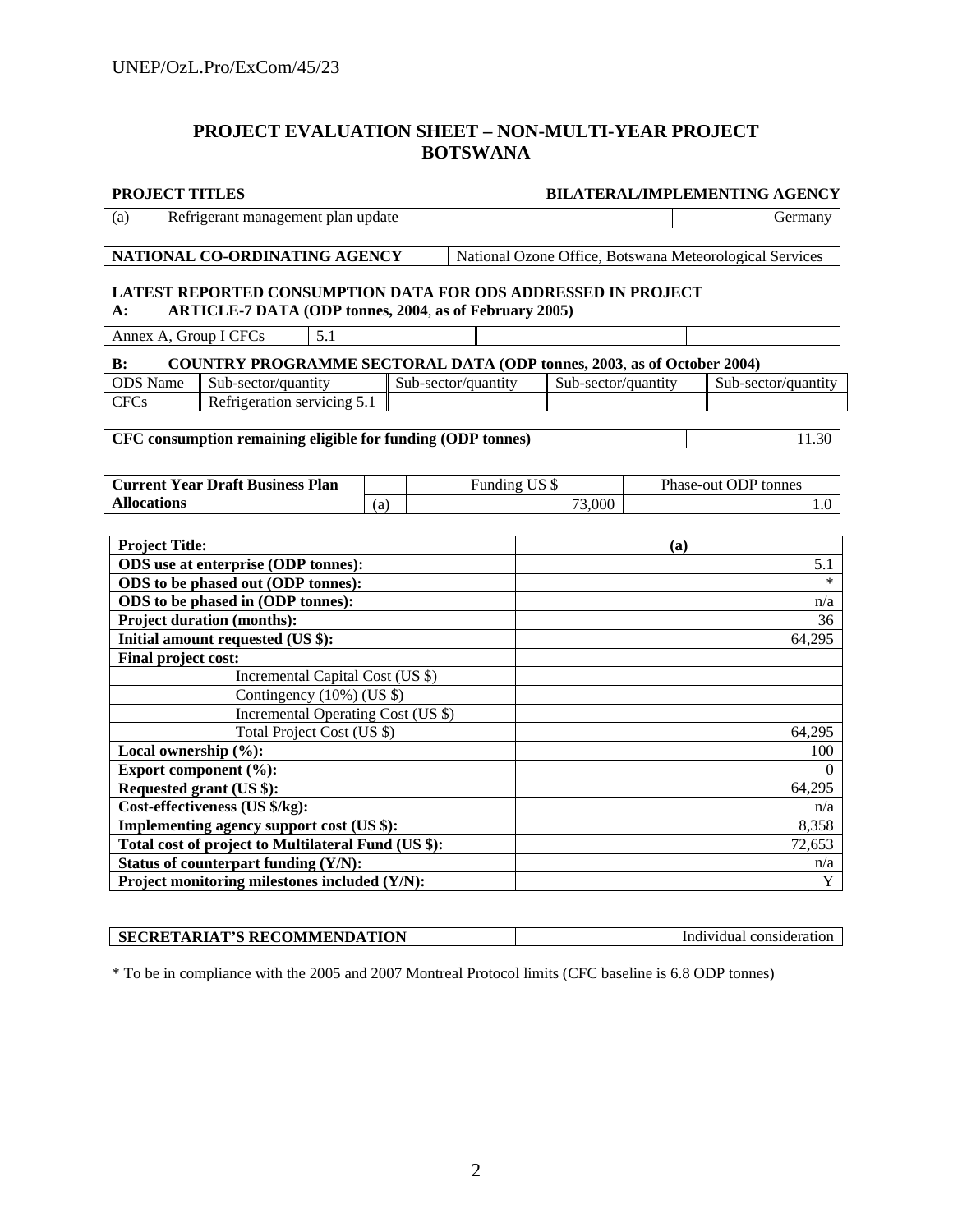# **PROJECT DESCRIPTION**

1. In 2004, the total CFC consumption in Botswana was estimated at 5.1 ODP tonnes used to service refrigeration systems. The CFC baseline for Botswana is 6.8 ODP tonnes.

2. During the survey conducted to prepare the RMP update for Botswana, it was found that Botswana has not been able to effectively control imports of ODS. As a consequence, in 2003 CFC consumption was higher (5.1 ODP tonnes) than consumption in 2002 (3.6 ODP tonnes). It appears that, in the last few years, some of the CFCs imported into the country have been re-exported to neighbouring countries.

3. The survey also found that most CFC consumption was for servicing domestic refrigerators and freezers (about 230,000 units), commercial and industrial refrigeration systems (4,500 systems) and air-conditioning systems in residences and public buildings (48,000 units).

4. The refrigeration servicing sector consists of 200 to 300 small- and medium-sized workshops, from "one-man" shops to service companies consisting of 10 or more technicians. The training and know-how among the technicians also varies. There are technicians who have attended formal training programmes at schools, while others have only learnt their skills on the job. Currently, a small number of technicians, mainly from the informal sector, were found to be still using CFC-11 to flush refrigeration equipment during servicing.

5. The current prices of refrigerants per kg are: US \$11.30 for CFC-12, US \$5.31 for HFC-134a and US \$12.70 for HCFC-22.

## ODS regulations

6. The approval of ODS regulations has been delayed since the Government was not certain which department would be responsible for their overall implementation, give the wide range of areas touched by ODS (environment, health, agriculture, trade). Recently, it was decided that ODS regulations would be included in a new Chemicals Act currently under development by the Department of Environmental Health. There is concern, however, that a delay in the approval of the Chemicals Act could have an impact on Botswana's ability to meet its ODS phase-out obligations.

## Refrigerant management plan (RMP)

7. The Botswana RMP was approved at the 26th Meeting of the Executive Committee as a German bilateral project. The RMP was developed as a national/regional project involving 14 South and East African countries. The activities covered under the RMP were related to legislation/policy, training of refrigeration servicing technicians and training of customs officers.

8. The training of customs officers was held as part of the regional training programme; 4 customs officers and the Ozone Officer from Botswana were trained as trainers and an additional 40 officers have also been trained. Currently, ODS training is part of the regular training curriculum for customs officers.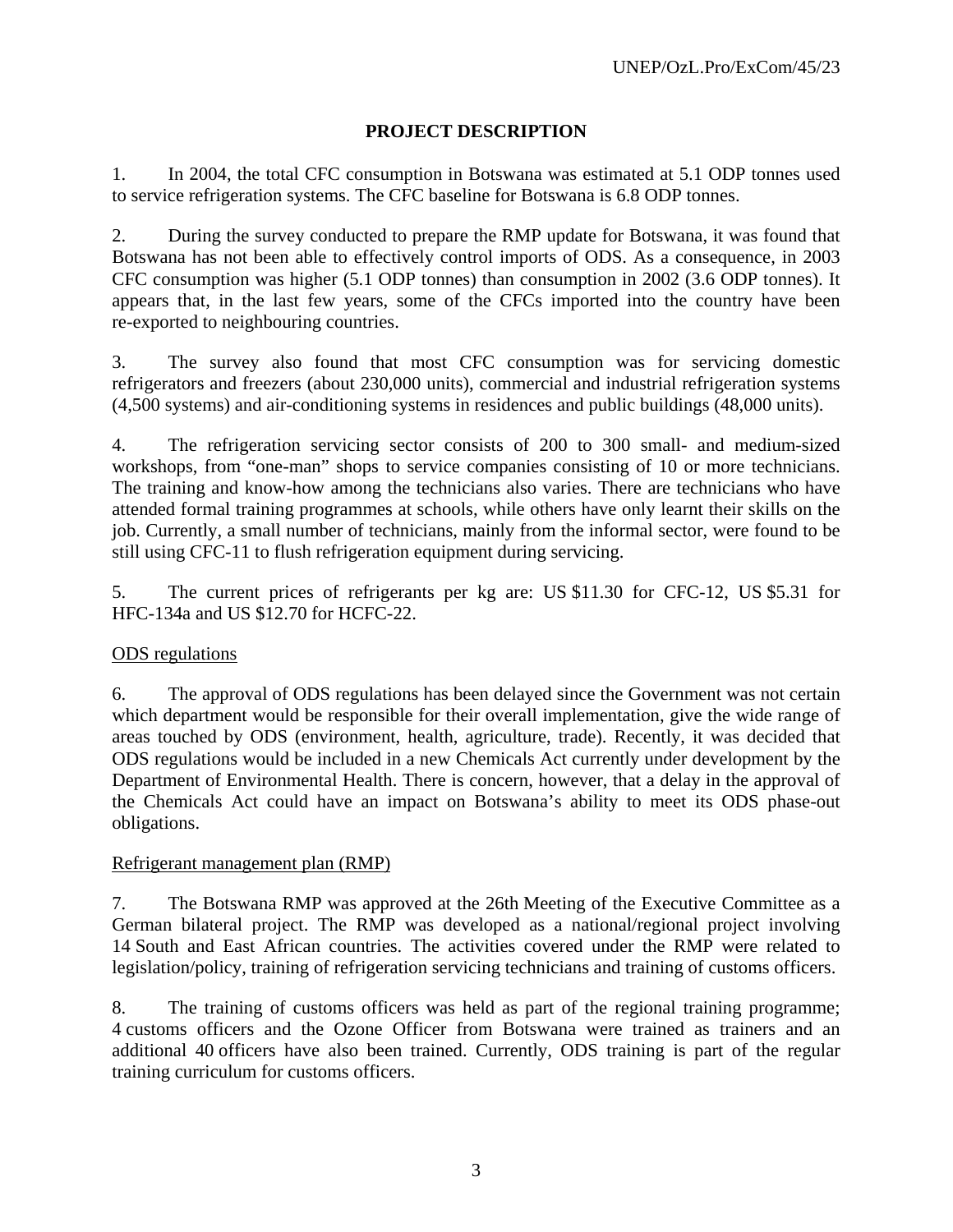9. Three refrigeration technicians were trained in Germany as trainers in good refrigeration servicing practices. The training centre in Botswana received the necessary tools and equipment to provide training courses to other refrigeration technicians. In August 2004, the trainers conducted a training course for 39 technicians as part of the RMP activity. Although the initial training programmes were delayed, the trainers claim that they have already trained about 100 technicians. It is also reported that the trainers have incorporated "good servicing practices" into the curriculum of the Technical College, from which an average of 20 students graduate every year.

10. Under the recovery and recycling sub-project (approved at the 26th Meeting of the Executive Committee), training workshops on recovery and recycling operations were conducted in which 21 technicians were trained. Ten recovery units and three recycling machines were only distributed to servicing workshops in 2004. The amount of CFC-12 recovered is not yet known.

# RMP update

11. The RMP update proposal, as submitted, includes a request for assistance with finalization and approval of the ODS regulation; complementary training programmes for customs officers and refrigeration servicing technicians; and assistance for monitoring implementation of the RMP update. The total cost of the project is US \$64,295.

12. The Botswana RMP update project was submitted with an official letter from the Government of Botswana, signed by the Acting Director of the Botswana Meteorological Services, stating the Government's commitment to achieve, without further requests for funding, at least the 50 per cent reduction in consumption of CFCs by 2005 and the 85 per cent reduction by 2007.

# **SECRETARIAT'S COMMENTS AND RECOMMENDATION**

# **COMMENTS**

13. The Secretariat notes that the project proposal has been submitted in accordance with the provisos of Decision 31/48 and subsequent decisions taken by the Executive Committee regarding RMP proposals, including the level of funding requested.

# Issues related to compliance by Botswana

14. At their 16th Meeting, the Parties to the Montreal Protocol noted that Botswana (among other countries) had still not reported data for 2003, and therefore Botswana (among other countries) was in non-compliance with its data reporting obligations under the Montreal Protocol. Furthermore, the Parties urged Botswana (among other countries) to work closely with the implementing agencies to report the required data to the Ozone Secretariat as a matter of urgency, and requested the Implementation Committee to review the situation of Botswana (among other countries) at its next meeting (Decision XVI/17 on data and information provided by the Parties in accordance with Article 7 of the Montreal Protocol).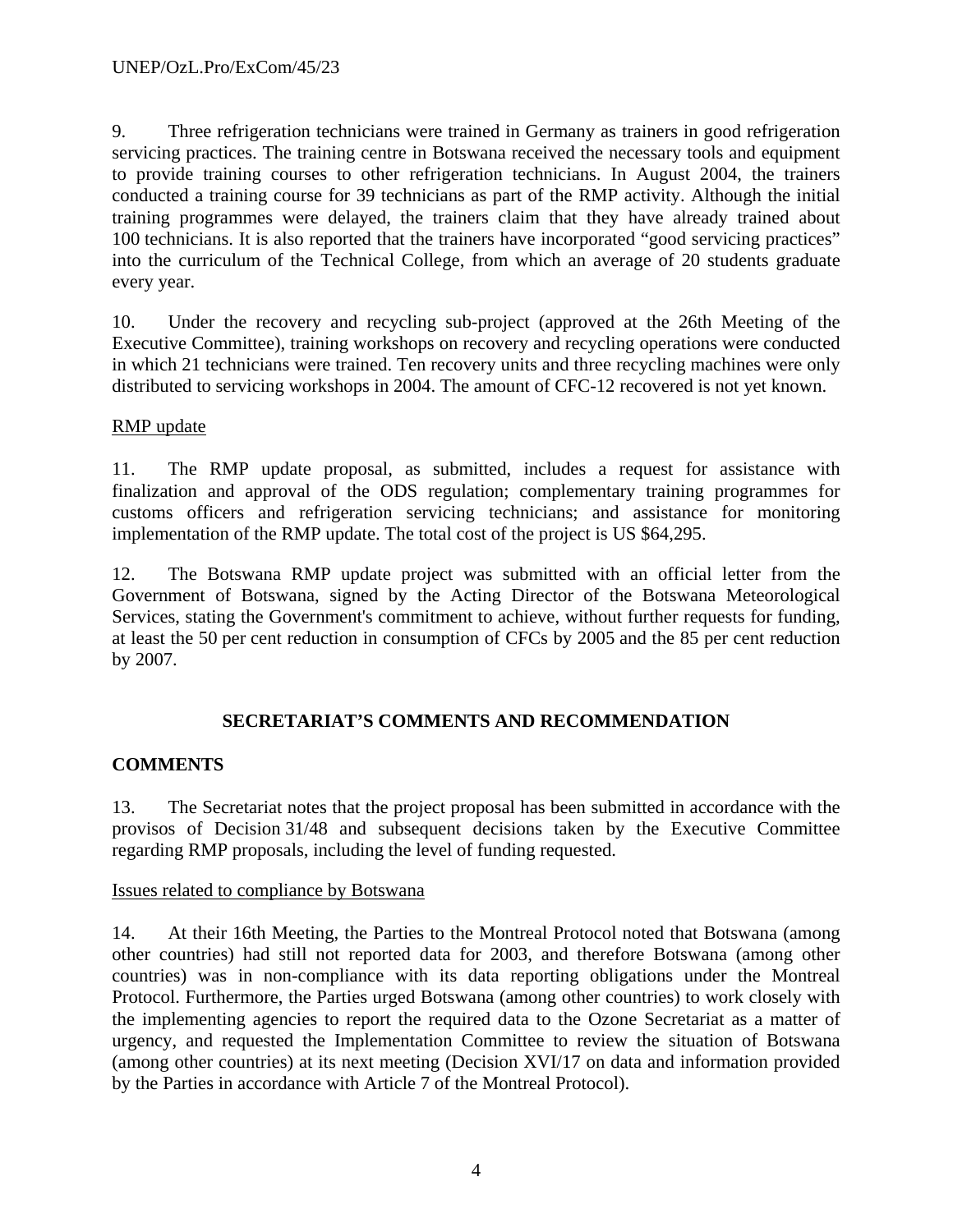15. In this regard, the Secretariat suggested that the Government of Botswana sends an official communication to the Ozone Secretariat (if this has not already been done) addressing the issues raised by the Parties to the Montreal Protocol, and reporting the relevant ODS consumption according to the data collected during the preparation of the RMP update. Subsequently, the Fund Secretariat received a copy of the letter sent on 16 February 2005 by the Government of Botswana to the Ozone Secretariat regarding its 2003 ODS consumption.

## Issues related to CFC consumption

16. It is reported in the proposal that the volume of CFCs entering the country has increased since 2003; part of this amount is used locally, while the other part is re-exported to neighbouring countries. The proposal also states that many items of CFC-based refrigeration equipment are currently being imported into Botswana. In this regard, the Secretariat sought an explanation whether or not the 5.1 ODP tonnes reported as consumption in 2004 included any amount that had been re-exported to other countries. The Secretariat also sought additional information on the refrigeration systems being imported into the country.

17. Subsequently, the Government of Germany indicated that, as in almost all countries, ODS imports are more strictly controlled than exports. The source of information used by the Government of Botswana to report its 2003 CFC consumption to the Ozone Secretariat was the import records, which were also verified through discussions with the refrigerant importers directly. However, the refrigeration service industry believes that not all of the 5.1 ODP tonnes of CFCs imported into the country could have been used domestically, and part of this consumption was re-exported to neighbouring countries. However, due to the lack of regulations and limited control measures for exports, it is not possible to determine the amount of CFCs re-exported.

18. The Government of Germany also pointed out that the increase in CFC consumption in the recent past is associated with the increase in imports of second-hand refrigeration equipment and vehicles fitted with a CFC-based MAC unit (mainly from South Africa). Preliminary data collected for 2004 (prior to the end of the year) suggests a decrease in CFC consumption compared to the amount consumed in 2003. It is reported that between 20,000 and 25,000 refrigeration systems are imported annually into Botswana. However, the amount of CFC-based and non-CFC-based equipment is not known.

#### Recovery and recycling programme

19. The Secretariat sought additional information on the current status of the 10 recovery units and 3 recycling machines that had been distributed under the original recovery and recycling programme. The Secretariat was informed that the equipment was only distributed in 2004. In April and May 2005, the Ozone Unit will monitor the implementation of this programme to assess the level of utilization of the equipment and calculate the amount of recovered and recycled refrigerants.

20. The Secretariat noted that one of the activities proposed in the RMP update is the training of refrigeration technicians to retrofit refrigeration equipment. Taking into consideration the limited amount of equipment that could be technically and economically viable for retrofit and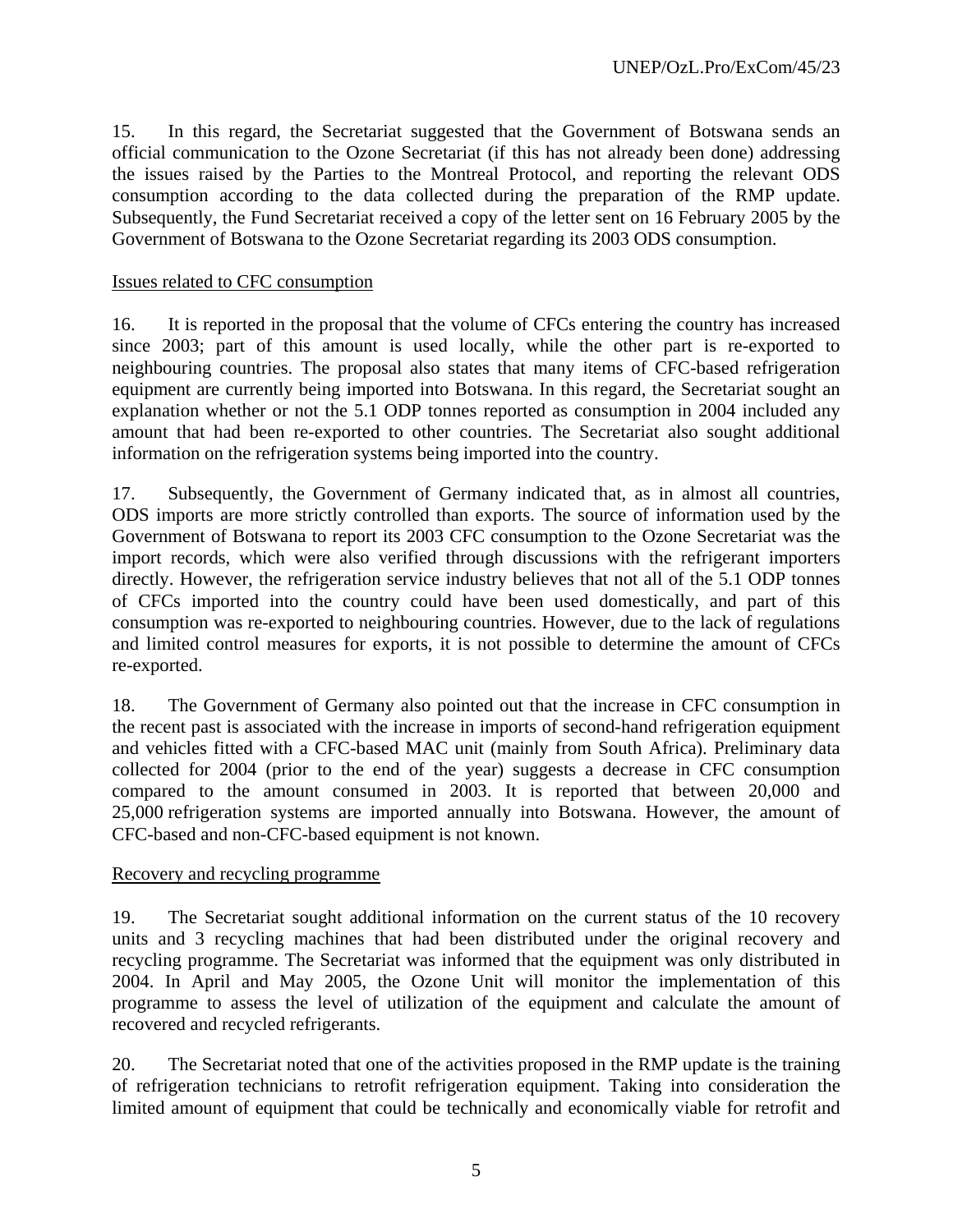the wide range in the current prices of CFC and non-CFC refrigerants, the long-term sustainability of any retrofit programme at this time is doubtful. In this regard, the Government of Germany pointed out that the training programme for service technicians was considered to be an important activity to enhance and harmonize technicians' skills and know-how. The training is not only in retrofitting, but also in good servicing practices. It will furthermore provide basic servicing tools to small workshops.

21. Based on the results achieved so far in the implementation of recovery and recycling programmes (e.g., much lower amounts of CFCs recovered than the amount originally estimated), and the limited number of end-users that could benefit from the small incentive programme that was proposed in the RMP update, the Secretariat suggested that the Government of Germany examine the merits of combining all of the activities proposed under one overall budget of US \$105,000. This would be earmarked to provide a mix of training and equipment/servicing tools (such as ancillary equipment for the recovery/recycling units already purchased in the original RMP, brazing equipment, vacuum pumps, leak detectors and other basic tools) to be selected on the basis of needs identified in the course of project implementation. Subsequently, the Government of Germany agreed to adopt this approach.

## Proposed activities in the RMP update

22. Based on the RMP update proposal, the Secretariat noted that the following issues required the immediate attention of the Government of Botswana to achieve ODS phase-out according to the Protocol's schedule:

- (a) Approval, implementation and enforcement of ODS regulations including an operational ODS licensing system (to control imports of ODS and CFC-based refrigeration equipment); and
- (b) Introduction of non-CFC "drop-in" refrigerants in order to avoid premature retirement of CFC-based refrigeration systems.

23. Under the above circumstances, the Secretariat suggested that the Government of Germany examine the merits of providing all necessary support (technical and financial) to the Government of Botswana to enable it to put in place and enforce a licensing system for controlling imports of all ODS and CFC-based equipment. This would include establishing a procedure favouring the importation of non-CFC drop-in refrigerants, including training of refrigeration service technicians in good servicing practices including the use of drop-in refrigerants (it appears that the economic conditions prevailing in the country would allow for the introduction of non-CFC refrigerants, since the current price of CFC-12 (US \$11.30/kg) is more than double the price of HFC-134a (US \$5.31/kg)). Without an operational licensing system and a mechanism to facilitate the introduction of drop-in refrigerants, Botswana may not be able to achieve the 2005 and 2007 CFC consumption levels.

24. Bearing in mind that UNEP is the agency implementing the institutional strengthening project, and taking into account the Compliance Assistance Programme under UNEP, the Secretariat also suggested that the Government of Germany coordinate with UNEP CAP on